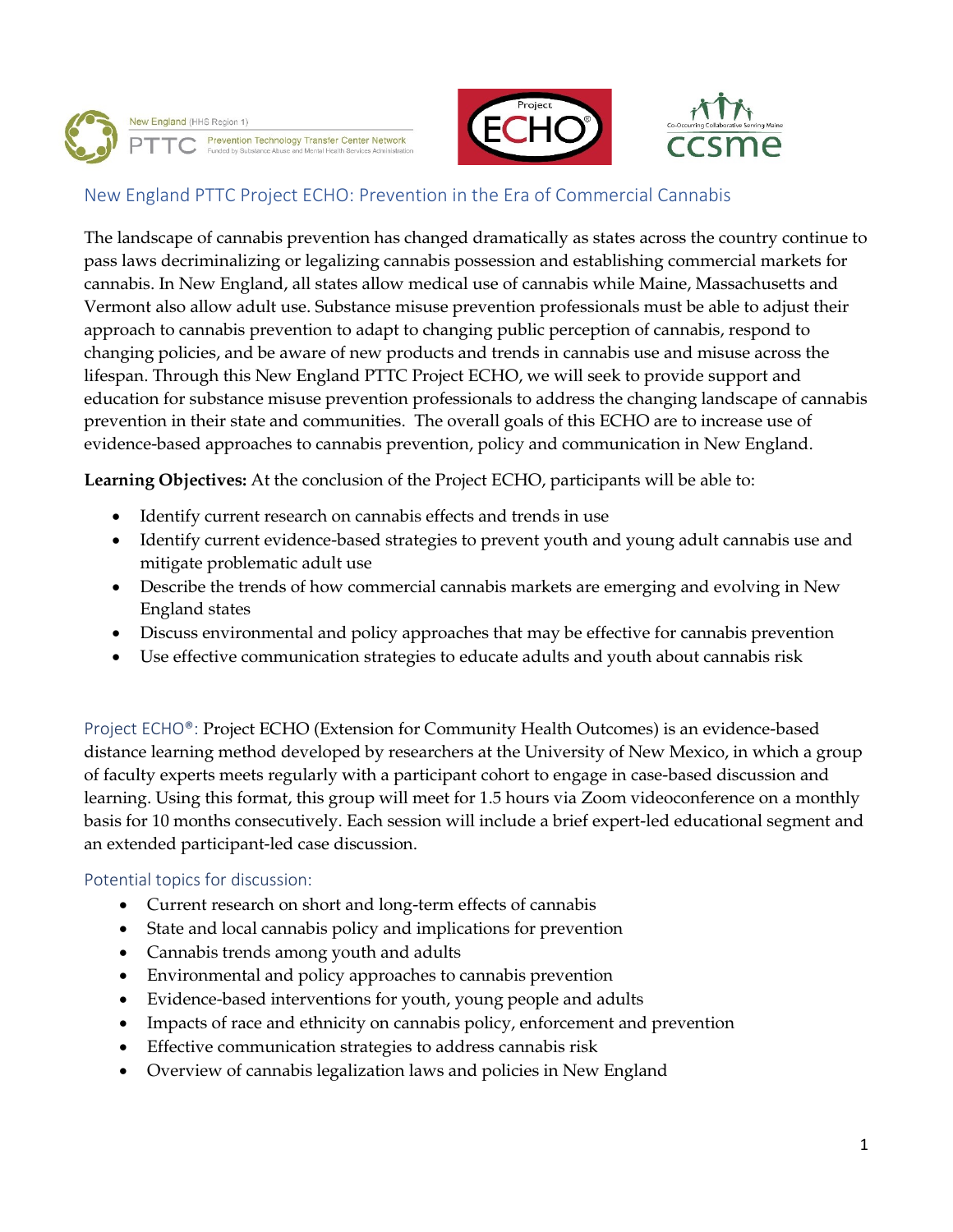## Faculty:

- **Renee Johnson, PhD** Associate Professor, Johns Hopkins University School of Public Health; Expertise: Substance use epidemiology, emerging adults
- **Ken Winters, PhD** Senior Scientist at the Oregon Research Institute (MN location); Expertise: Adolescent substance use and health, addiction assessment and intervention
- **Josh Esrick, MPP** Senior Policy Analyst, Carnevale Associates; Expertise: Substance use and behavioral health policy and regulation and implications for prevention
- **Gisela Rots, MS, CPS –** Project Director, Center for Strategic Prevention Support; Expertise: substance misuse and youth risk prevention
- **Scott Gagnon, MPP, CPS** Project Director, New England PTTC; Expertise: Substance use policy and implications for prevention

## Eligibility for Participation:

- Work in a New England state (CT, MA, ME, NH, RI, VT)
- Participants are encouraged to apply as a team from an organization, coalition or program working on cannabis (marijuana) prevention. Team members do not have to be employed by the same organization (e.g. a coalition staff person and sector representative could participate as a team)
	- o Individuals may apply but application priority will be granted to those applying as a team
- Participants should have a current cannabis prevention initiative as part of their workplan
- At least 1 year of general prevention experience is recommended for individual participants or for at least 1 member of a team.

## Participant Commitment:

Participants in the program will be expected to:

- Attend at least 90% of sessions via Zoom
- Participate in group discussions throughout the Project ECHO cohort
- Participate in development and presentation of a case, either individually or as part of a team. Presentation dates will be selected in advance.
- Complete pre- and post-ECHO evaluation surveys
- Communicate with the ECHO coordinator in advance if any of these conditions cannot be met

## Program dates: **Meets 3rd Thursday each month from 12:00-1:30pm**

- Participant Orientation 8/19/21
- $9/16/21$
- $\bullet$  10/14/21
- $\bullet$  11/18/21
- $\bullet$  12/16/21
- $\bullet$  1/20/22
- $\bullet$  2/17/22
- $3/17/22$
- $\bullet$  4/14/22
- $5/19/22$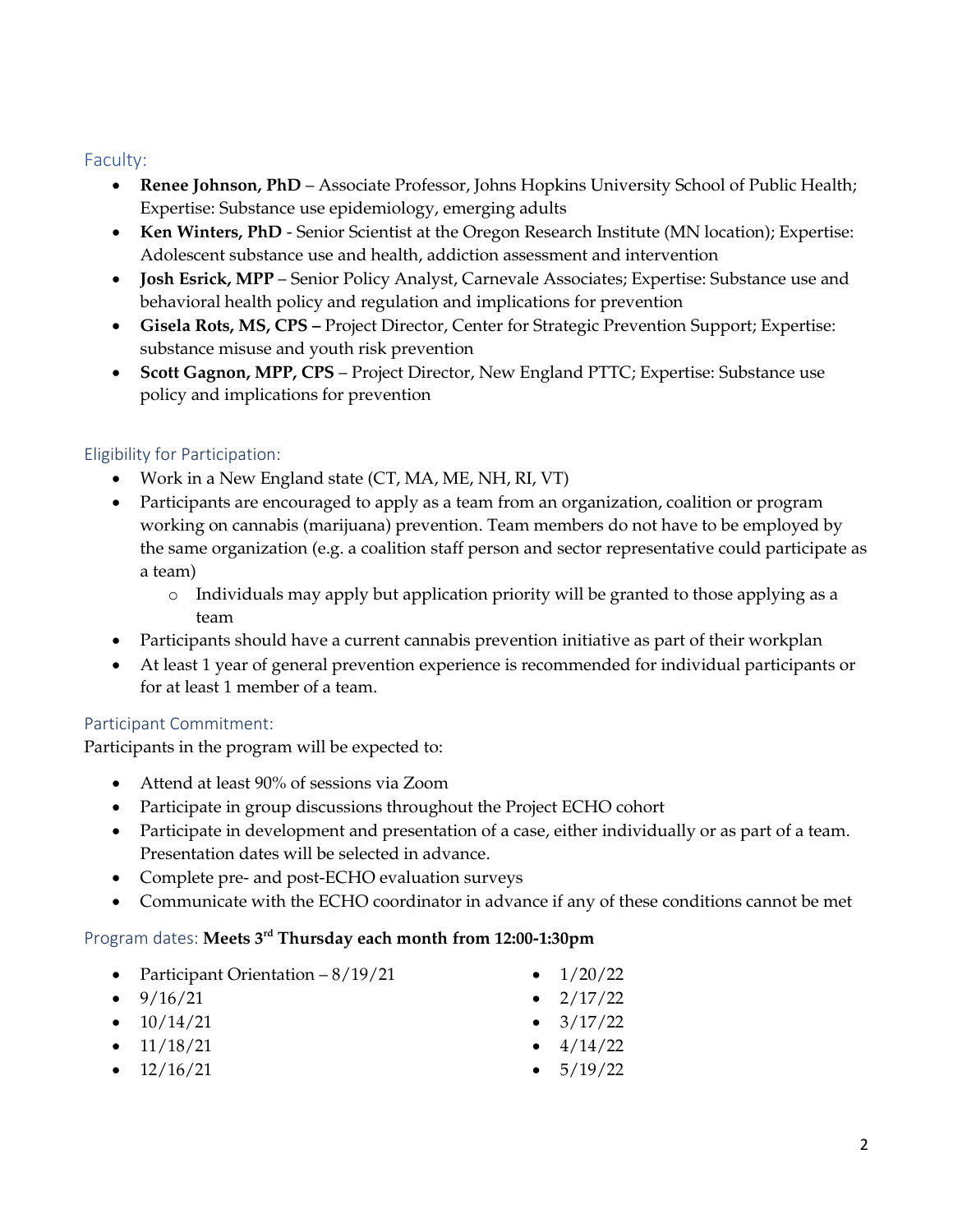Optional additional sessions outside of the listed dates may be added depending on the interest of the group.

# How to apply:

Please complete the application form online by June 30, 2021. The online application form can be accessed via the link below.

# **Online Application Link:<https://forms.gle/66E48zTW78A8Essd8>**

If you are unable to access the online form, you may complete the document below instead and submit it to the New England PTTC ECHO Coordinator, Kristen Erickson via email (kerickson@ccsme.org) by June 30.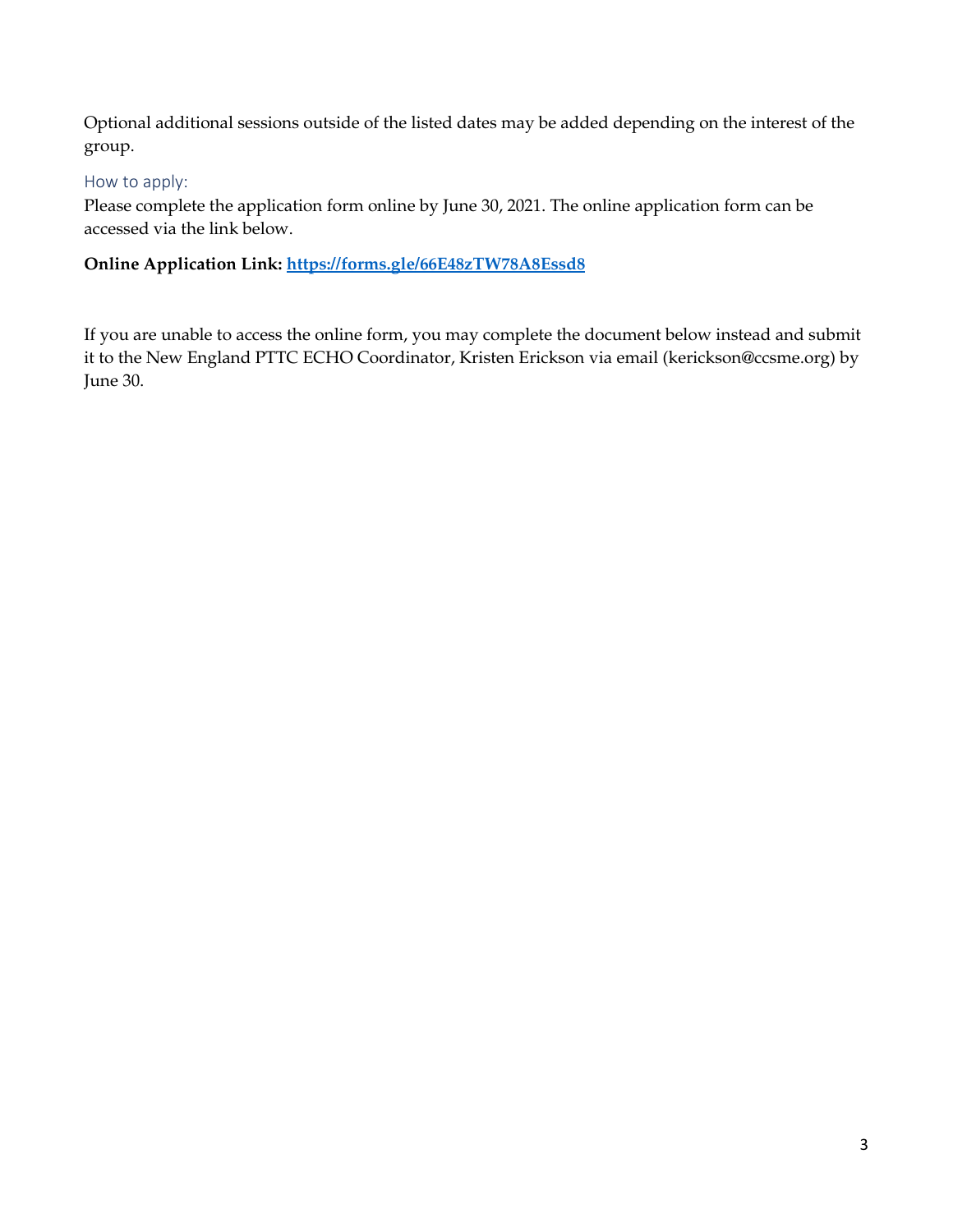





# Application: New England PTTC Project ECHO: Prevention in the Era of Commercial Cannabis

# Application Questions:

- 1. Briefly describe your organization/coalition/agency:
	- a. What is the organization and what are the services or programs provided by the organization?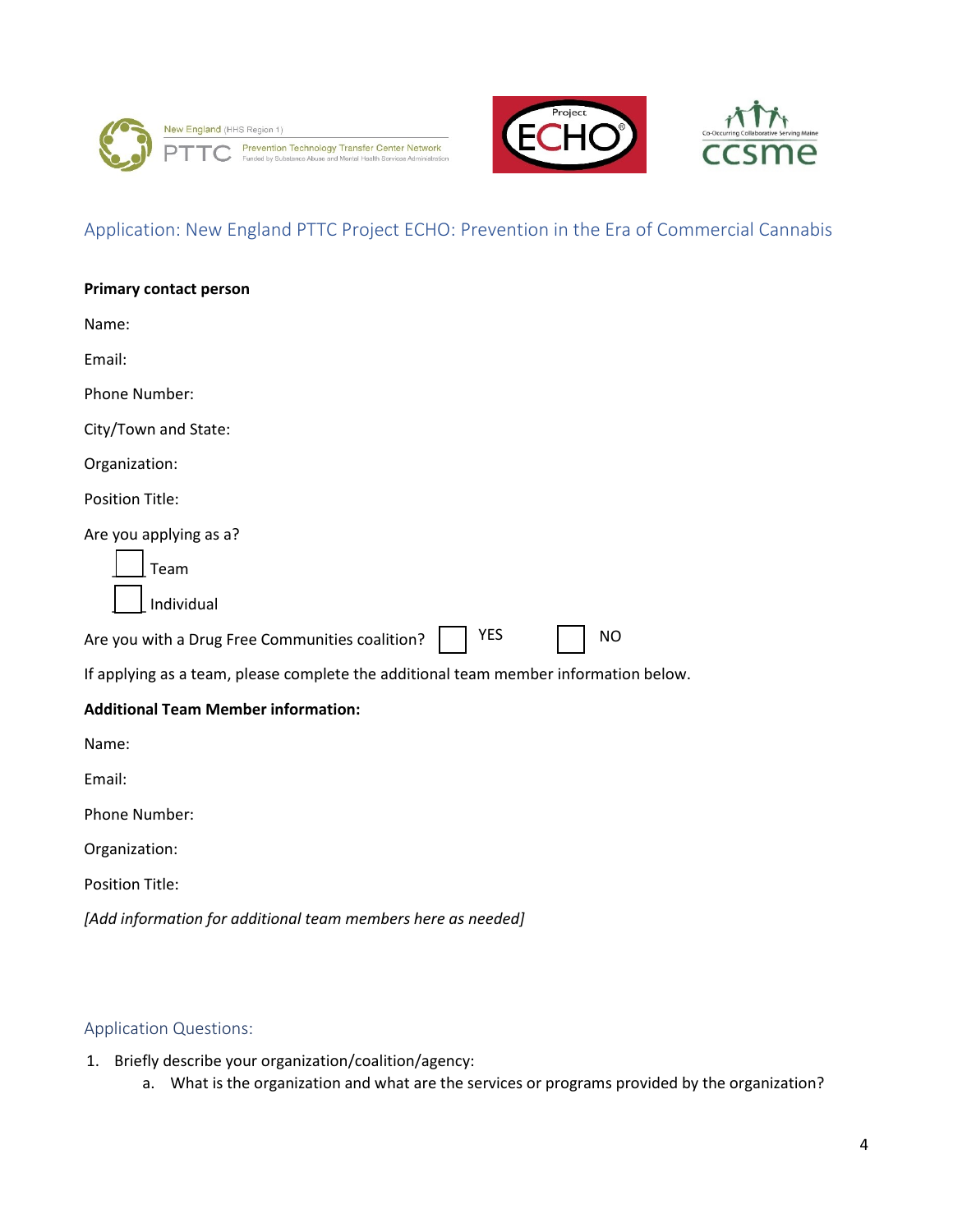- b. Who are the decision makers within the organization relevant to cannabis/marijuana prevention? Will they be participating in the ECHO or are they supportive of your participation in the ECHO? (e.g. Is there organizational support for participation in this program?)
- 2. Please describe a marijuana prevention initiative that you have worked on in the past or are currently working on.
- 3. What knowledge and/or skills do you hope to receive through participation in this program?
- 4. How would you describe your current level of training or experience in cannabis/marijuana prevention?



a. New to the field of prevention b. Experience in the field of prevention broadly but little/no specific experience in cannabis/marijuana prevention

c. Experience/training in cannabis/marijuana prevention specifically

Please elaborate or provide additional information as needed:

- 5. What is the primary barrier to implementing cannabis/marijuana prevention initiatives in your community?
- 6. What are the top 3 intervening variables impacting youth and/or young adult cannabis use in the state or region you serve?
	- a. Low perception of risk/harm
	- b. Retail access
	- c. Social access
	- d. Pricing and promotion
	- e. Policies and enforcement
	- f. Community norms favorable to youth cannabis use
	- g. Family norms favorable to youth cannabis use